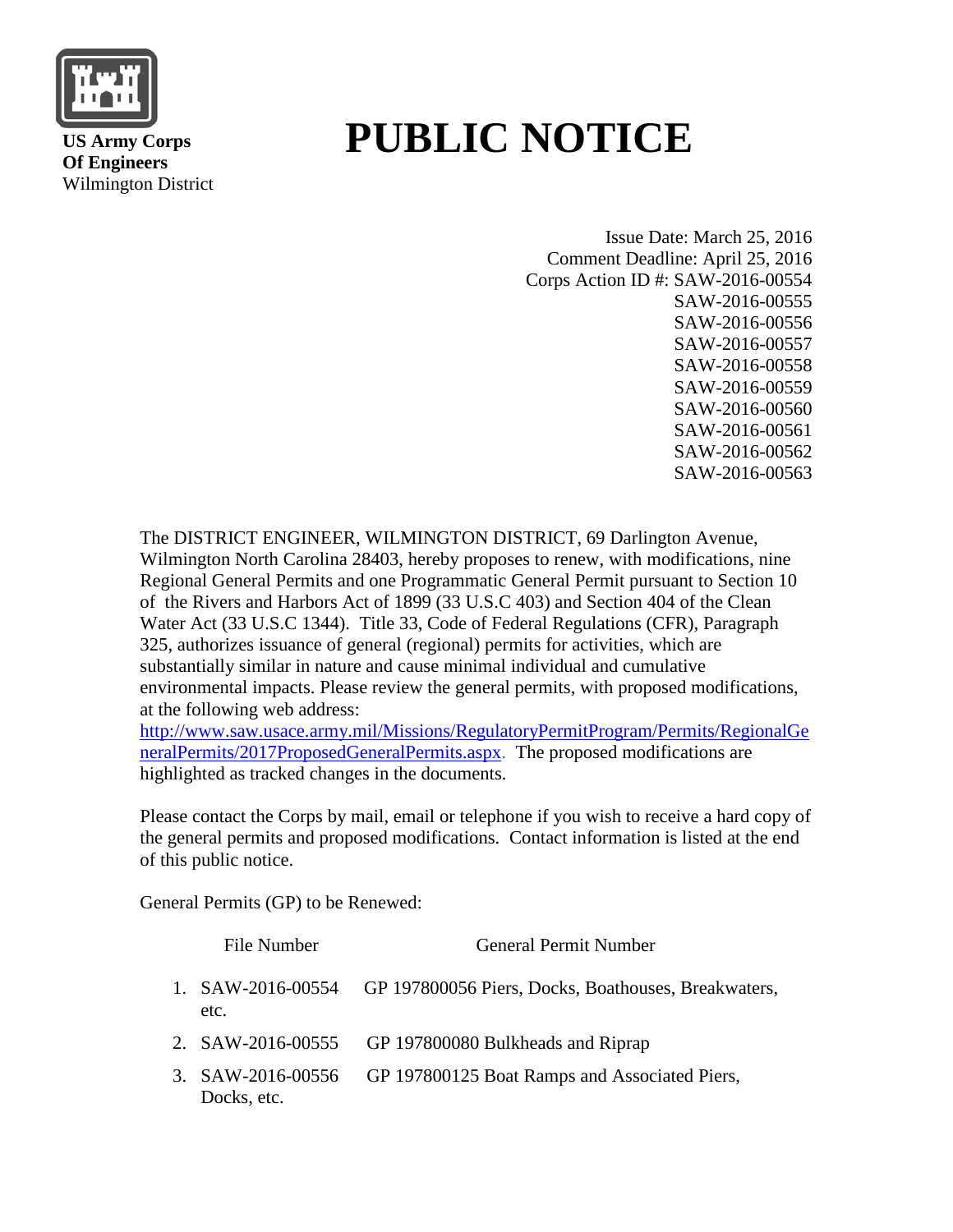- 4. SAW-2016-00557 GP 198000048 Emergency Activities on Ocean Beaches
- 5. SAW-2016-00558 GP 198200277 Work in Manmade Basins and Canals
- 6. SAW-2016-00559 GP 199602878 Work in Federally Authorized Projects
- 7. SAW-2016-00560 GP 198000291 Work in Coastal Counties (CAMA)
- 8. SAW-2016-00561 GP 198200030 Work in Waters of Lakes and Reservoirs
- 9. SAW-2016-00562 GP 198200079 Work in Corps Reservoirs
- 10. SAW-2016-00563 GP 199200297 Forest Management and Wildfire Control

This proposal will be reviewed for the applicability of other actions by North Carolina agencies such as:

- a. The issuance of a Water Quality Certificate under Section 401 of the Clean Water Act by the North Carolina Division of Water Resources (NCDWR).
- b. The issuance of a permit to dredge and/or fill under North Carolina General Statute 113-229 by North Carolina Division of Coastal Management (NCDCM).
- c. The issuance of a permit under the North Carolina Coastal Area Management Act (CAMA) by the NCDCM or their delegates.
- d. The issuance of an easement to fill or otherwise occupy State-owned submerged land under North Carolina General Statute 143-341(4), 146-6, 146-11, and 146-12 by the North Carolina Department of Administration (NCDA) and the North Carolina Council of State.
- e. The approval of an Erosion and Sedimentation Control Plan by the Land Quality Section, North Carolina Division of Energy, Mineral and Land Resources, Land Quality Section (NCDMLR), pursuant to the State Sedimentation Pollution Control Act of 1973 (NC G.S. 113 A-50-66).

These general (regional and programmatic) permits will not be renewed if any required State or local authorization and/or certificate are denied. Renewal of the authorization will not occur until a State coordinated viewpoint is received and reviewed by this agency. Recipients of this notice are encouraged to furnish comments on factors of concern represented by the above agencies directly to the agency, with a copy furnished to the Corps of Engineers.

#### **Essential Fish Habitat**

Pursuant to the Magnuson-Stevens Fishery Conservation and Management Act, this notice initiates the Essential Fish Habitat (EFH) consultation requirements of the Magnuson-Stevens Fishery Conservation and Management Act. The Corps' initial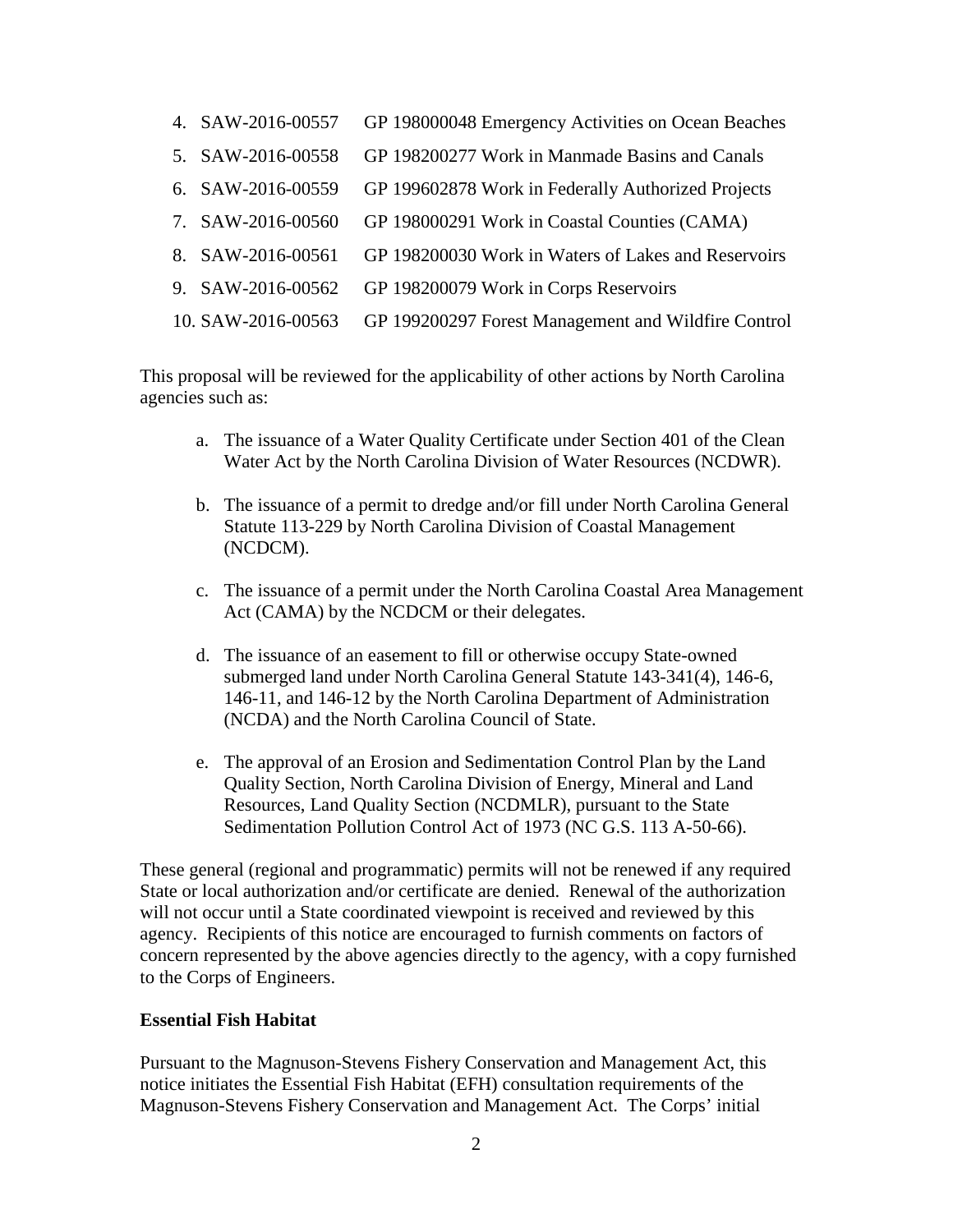determination is that these proposals would have minimal adverse effects to EFH or associated fisheries managed by the South Atlantic or Mid Atlantic Fishery Management Councils or the National Marine Fisheries Service.

## **Cultural Resources**

Any proposed activity that would, or has potential to, affect any sites that are listed, or are eligible for inclusion, in the National Register of Historic Places, will require concurrence or consultation with the State Historic Preservation Officer or Tribal Historic Preservation Officer. In the event an activity proposed under any of the general permits is determined to have potential to affect or if a project may or will have an adverse effect on these properties, the Corps will initiate consultation pursuant to Section 106 of the National Historic Preservation Act.

### **Endangered Species**

The only activities that are immediately authorized by these general permits are ones that would have no effect on any threatened or endangered species or critical habitat designated pursuant to the Endangered Species Act (ESA). Any proposed activity that may affect listed species or designated critical habitat, will require consultation with the United Stated Fish and Wildlife Service (USFWS) or National Marine Fisheries Service (NMFS).

The Corps has determined that activities authorized by these general permits that are located in coastal waters may affect, but are not likely to adversely affect the West Indian manatee (*Trichechus manatus*). The following condition will be added to the general permits listed at 1 through 6 above: "**In order to further protect the endangered West Indian Manatee (***Trichechus manatus)***, the applicant must implement the USFWS' Manatee Guidelines, and strictly adhere to all requirements therein. The guidelines can be found at [http://www.fws.gov/nc-es/mammal/manatee\\_guidelines.pdf.](http://www.fws.gov/nc-es/mammal/manatee_guidelines.pdf) "** 

The Corps determines that activities authorized with the general permits listed at 8 through 10 above would have no effect on the West Indian manatee because activities authorized by these permits would not be located within any manatee habitat.

The Corps will consult with the USFWS and the NMFS on an individual case-by-case basis for activities proposed under GP 198000291 (GP 291).

In the event that the Corps determines an activity proposed under any of the general permits may affect a listed species (excluding the West Indian manatee) or designated critical habitat, the Corps will initiate consultation with the USFWS or NMFS pursuant to Section 7 of the Endangered Species Act.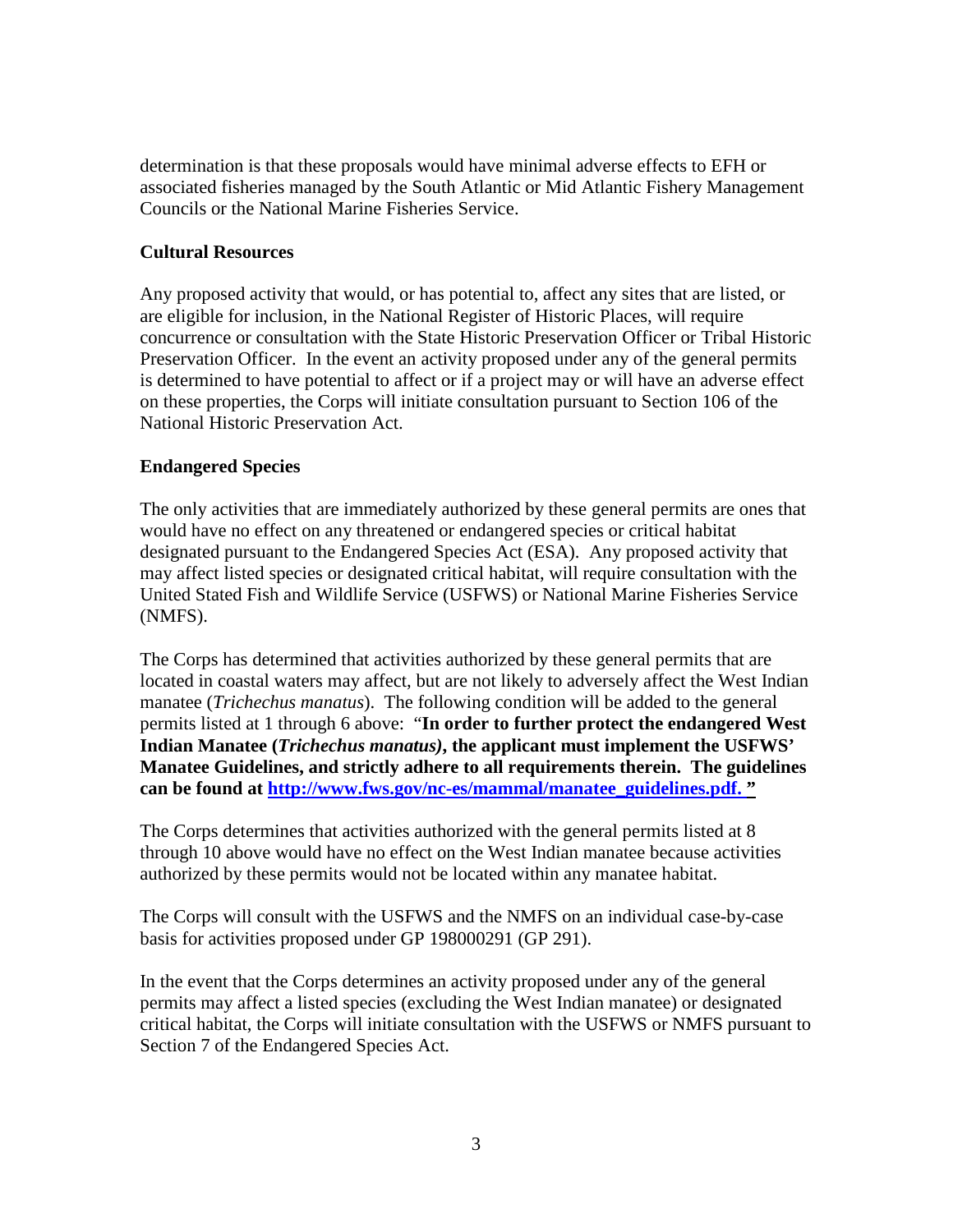### **Evaluation**

The decision whether to issue these general permits will be based on an evaluation of the probable impacts including cumulative impacts of the proposed activity on the public interest. That decision will reflect the national concern for both protection and utilization of important resources. The benefit which reasonably may be expected to accrue from the proposal must be balanced against its reasonably foreseeable detriments. All factors which may be relevant to the proposal will be considered including the cumulative effects thereof; among those are conservation, economics, aesthetics, general environmental concerns, wetlands, historic properties, fish and wildlife values, flood hazards, flood plain values (in accordance with Executive Order 11988), land use, navigation, shoreline erosion and accretion, recreation, water supply and conservation, water quality, energy needs, safety, food and fiber production, mineral needs, considerations of property ownership, and, in general, the needs and welfare of the people. For activities involving the discharge of dredged or fill materials in waters of the United States, the evaluation of the impact of the activity on the public interest will include application of the Environmental Protection Agency's 404(b)(1) guidelines.

### **Commenting Information**

The Corps of Engineers is soliciting comments from the public; Federal, State and local agencies and officials, including any consolidated State Viewpoint or written position of the Governor; Indian Tribes and other interested parties in order to consider and evaluate the impacts of this proposed activity. Any comments received will be considered by the Corps of Engineers to determine whether to issue, modify, condition or deny a permit for this proposal. To make this decision, comments are used to assess impacts on endangered species, historic properties, water quality, general environmental effects and the other public interest factors listed above. Comments are used in the preparation of an Environmental Assessment (EA) and/or an Environmental Impact Statement (EIS) pursuant to the National Environmental Policy Act (NEPA). Comments are also used to determine the need for a public hearing and to determine the overall public interest of the proposed activity.

Any person may request, in writing, within the comment period specified in this notice, that a public hearing be held to consider the application. Requests for public hearings shall state, with particularity, the reasons for holding a public hearing. Requests for a public hearing shall be granted, unless the District Engineer determines that the issues raised are insubstantial or there is otherwise no valid interest to be served by a hearing.

Generally, the decision whether to issue Department of the Army (DA) permits will not be made until the NCDWR issues, denies, or waives State certification required by Section 401 of the Clean Water Act. The NCDWR considers whether the proposed activity will comply with Sections 301, 302, 306, and 307 of the Clean Water Act. This